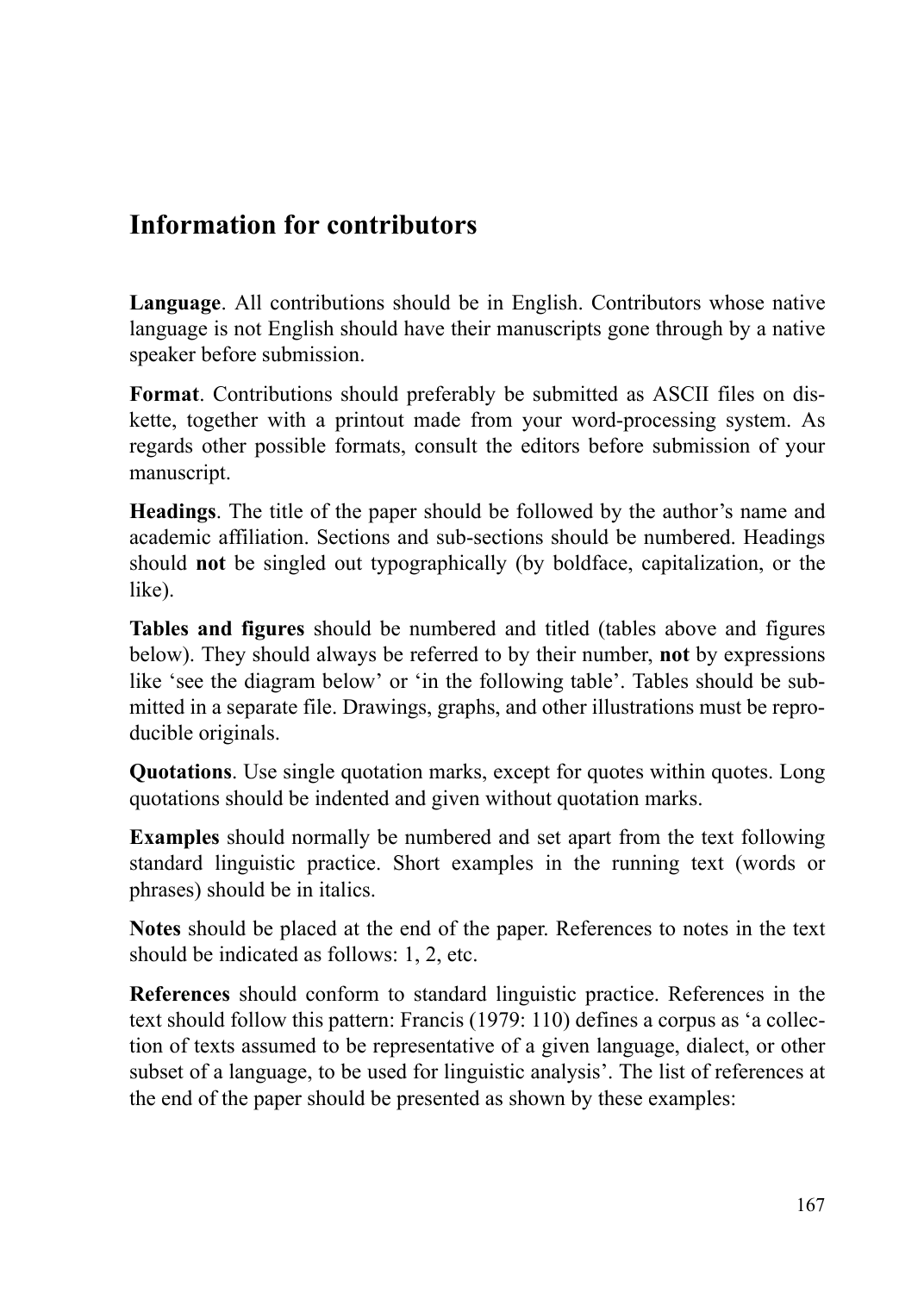- Altenberg, Bengt. 1984. Causal linking in spoken and written English. *Studia Linguistica* 38:20–69.
- Biber, Douglas. 1988. *Variation across speech and writing*. Cambridge: Cambridge University Press.
- Renouf, Antoinette. 1987. Corpus development. In J. M. Sinclair (ed) *Looking up: An account of the COBUILD Project in lexical computing*, 1–40. London & Glasgow: Collins ELT.
- Tottie, Gunnel and Ingegerd Bäcklund (eds). 1986. *English in speech and writing: A symposium*. Studia Anglistica Upsaliensia 60. Stockholm: Almqvist & Wiksell.

Authors should be given with their full first names, unless they always use the initials themselves.

**Reviews**. The heading of a review should contain the information shown in the following example:

Roger Garside, Geoffrey Leech, and Geoffrey Sampson (eds). *The computational analysis of English: A corpus-based approach*. London: Longman, 1987. 196 pp. ISBN 0-582-29149-6. Reviewed by Gunnel Källgren, University of Stockholm.

Review articles should have a title, followed by the author's name and affiliation, and the information on the book(s) reviewed, as shown above.

**Manuscripts for articles** should be sent to one of the editors:

| Merja Kytö                | Department of English |
|---------------------------|-----------------------|
| P.O. Box 527              | Uppsala University    |
| SE-751 20 Uppsala         | Sweden                |
| merja.kyto@engelska.uu.se |                       |
| Anna-Brita Stenström      | Department of English |
| Sydnesplassen 7           | University of Bergen  |
| N-5007 Bergen             | Norway                |
| anna.stenstrom@eng.uib.no |                       |